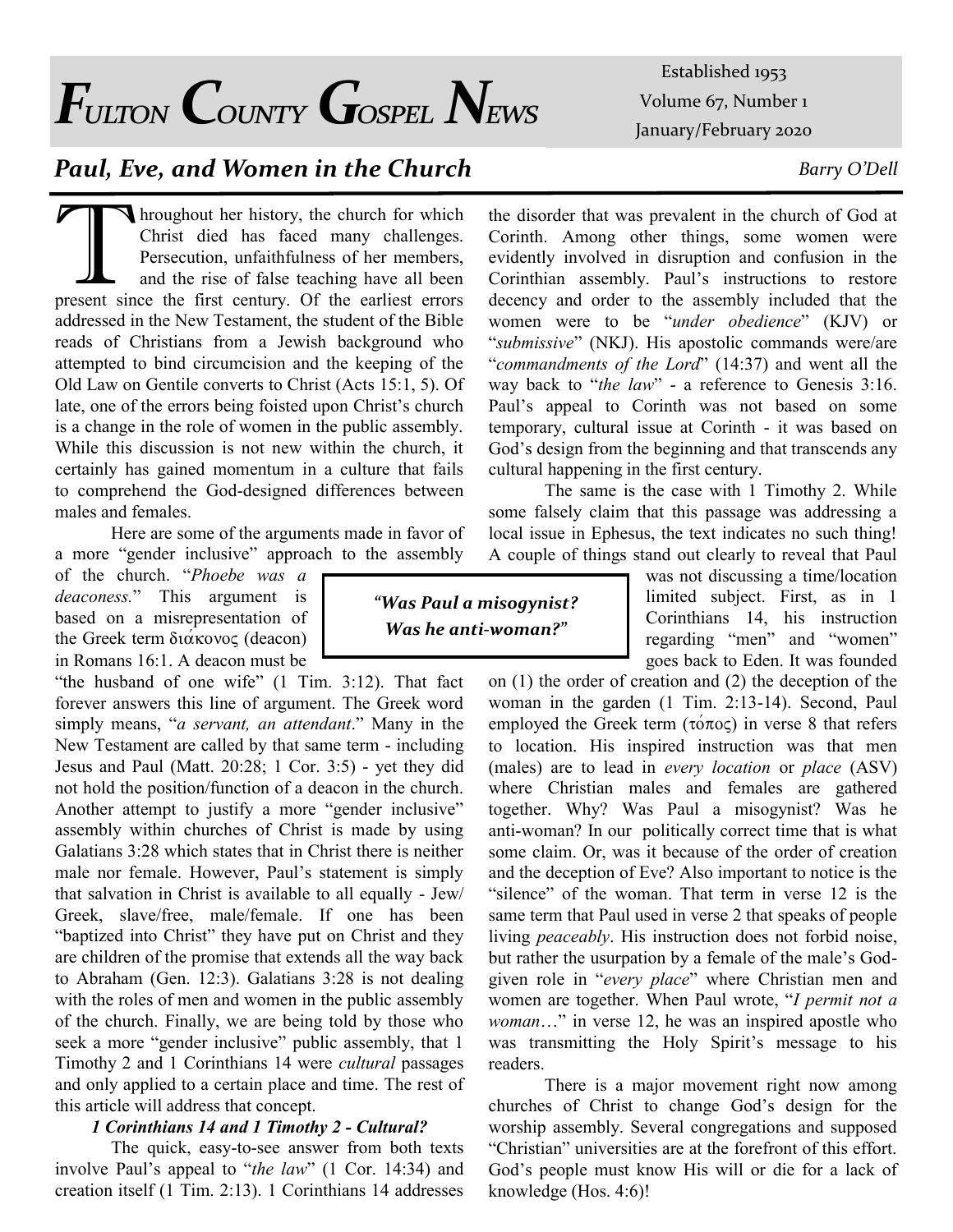- God hates abortion (Pro.  $6:16-17$ ).
- Babies are not born lost in sin or totally depraved they are pure and will be in heaven if they die or are murdered (2 Sam. 12:23; Eze. 18:20; 28:15; Matt. 18:3; 19:14).
- God must come before family (Matt. 10:34-39).
- God loves homosexuals, but hates homosexuality  $($  Jn. 3:16; 1 Cor. 6:9-11; Jude 7).
- A marriage is only for an eligible man and an eligible woman (Matt. 19:3-9).
- A couple joined by God in marriage may only divorce for one reason fornication (the spouse not guilty of fornication may put away the adulterer) (Matt. 5:32; 19:3-12).
- God is both good and severe (Rom. 11:22). *"God is love"* (1 Jn. 4:8); and *"God is a consuming fire"* (Heb. 12:28- 29; cf. 10:31).
- Hell is just as real and enduring as heaven (Matt. 25:41, 46).
- We do not "have to" sin; we have a choice, for which we will be held accountable (Rom. 6:23; 1 Cor. 10:13; 2 Cor. 5:10; 1 Pet. 1:15-16; 1 Jn. 2:1-6).
- If we say we know God and live in disobedience to Him, John said we are lying (1 Jn. 1:6; 2:3-4; 5:3).
- Refusing to faithfully assemble and worship God when able will cause one to miss heaven (Jn. 4:24; Acts 20:7; 1 Cor. 11:23-34; 16:2; Eph. 5:19-20; Heb. 10:23-31).
- If we show support for false teachers or false religions, we are partakers of their guilt (2 Jn. 10-11).
- Christ only built one church, and it still exists today (Dan. 2:44; Matt. 16:18-19, 28; Eph. 4:4; 5:23).
- $\bullet$  The concept of denominationalism is against God's will, and is therefore sinful (Jn. 17:17-23; Rom. 16:17; 1 Cor. 1:10-13; 1 Jn. 3:4).
- If one simply follows the Bible, he cannot be in a denomination (Matt.  $16:18$ ; Acts  $2:38-41,47$ ; Rom.  $16:16$ ).
- Women are commanded by God to submit to their husbands (Gen. 3:16; 1 Cor. 11:3; Eph. 5:22-24, 33; Col. 3:18; 1 Pet. 3:1-6).
- $\bullet$  Husbands are commanded to love their wives as Christ loved the church (Eph. 5:25; Col. 3:19).
- Women have their own role in the church, but are not allowed to take leadership or teach/preach over men (1 Cor. 14:34-35; 1 Tim. 2:8-15; 3:1-12; Titus 1:6).
- A saved child of God can fall from grace (Gal. 5:4; Heb. 3:1,12; 4:1,11; 10:23-31; 2 Pet. 2:20-22; Rev. 22:19).
- Men must obey the law of their civil government, unless obeying a civil law will cause one to violate divine law (Acts 4:19; 5:29; Rom. 13:1-7; 1 Pet. 2:13-15).
- Sound doctrine is essential for becoming saved and staying saved (Jn. 8:31-32; Gal. 1:6-9; 1 Tim. 4:16; 2 Tim. 2:15-18).
- You cannot earn it, but you have responsibility towards your own salvation (Acts 2:38-41; Rom. 6:16-18; 1 Pet. 1:22; Heb. 5:9; 1 Jn. 1:6-9).
- In the Bible, there is no such thing as "the sinner's prayer" for an alien sinner to become a saved child of God prayer passages have been taken out of context to support a man-made doctrine.
- The phrase *"faith only"* is only found once in the Bible: *"Ye see then how that by works a man is justified, and not by faith only"* (James 2:24; cf. Acts 10:35).
- Water baptism requires immersion  $($ Jn. 3:23; Acts 8:38; Rom. 6:3-4; Col. 2:12).
- Water baptism is not for infants, who are sinless it requires accountable sinners able to understand/believe the gospel, repent, and confess Christ (Mk. 16:16; Acts 2:38; 8:36-37).
- $\bullet$  Jesus said water baptism is essential (Jn. 3:5; Mt. 28:19; Mk. 16:16).
- Paul said water baptism is essential (Rom.  $6:3-5$ ; Gal.  $3:27$ ; Eph.  $5:26$ ; Col.  $2:11-13$ ; cf. Acts  $22:16$ ).
- Peter said water baptism is essential (Acts 2:38; 1 Pet. 3:20-21).
- Baptism alone is no more valid than faith alone (Acts  $8:12-24$ ; James  $2:14-26$ ).
- In fact, nothing "alone" saves, because there are several things and beings involved, with God being the one who made it all possible through His Son (Jn. 3:16; Rom. 5:8-10; 1 Jn. 2:1-2; 4:9, 10).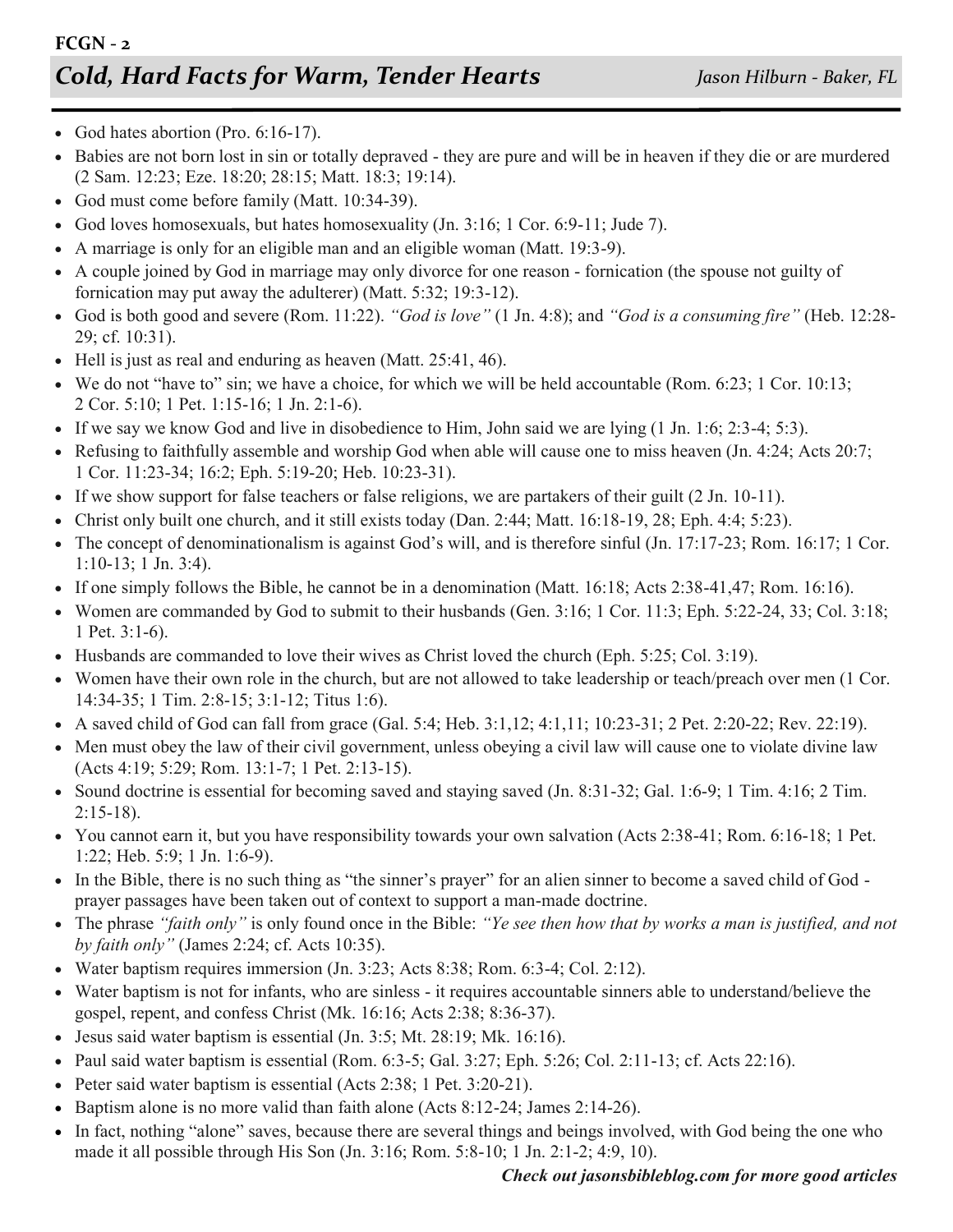The present tragedy in our time is that<br>many think they are right with God and they<br>are not (Matt. 7:21-24). Looking at the Bible<br>objectively it is clear that many have<br>practiced things religiously professing to be God's erhaps the greatest tragedy in our time is that many think they are right with God and they are not (Matt. 7:21-24). Looking at the Bible objectively it is clear that many have people but were not and were not pleasing to God (Lk. 6:46; Matt. 15:8-9; 23:13-36; Acts 17:16, 22-31). Jesus said many will be lost and few will be saved. Listen: "*Enter ye in by the narrow gate: for wide is the gate, and broad is the way, that leaders to destruction, and many are they that enter in thereby*. *For narrow is the gate, and straightened* [confined] *is the way, that leads unto life, and few are they that find it*" (Matt. 7:13-14 ASV).

**Enter by the narrow gate for wide is the gate and broad is the way that leads to destruction.** The prevalent false doctrine of "faith alone" is not narrow. It's so common to hear religious leaders say things like "say this prayer," or "all you gotta do is believe and trust Jesus," or "faith alone is sufficient." **But the Bible does not teach this gross error** (Jam. 2:24; Mk. 16:16; Acts 2:38; Matt. 10:32-33; Rev. 2:10). The false doctrine of "faith **alone**" excludes repentance, confession and

baptism - **all of which King Jesus said we must do** (Lk. 24:47; Mt. 10:32; Mt. 28:19). Truth is narrow/confined and excludes all that is false. On the other hand,

error is common, popular and "easier." Most false teachers look nice, do good deeds, and smile a lot (e.g., Joel Olsteen, Billy Graham, Pat Robertson, Charles Stanley, etc.) They are wolves in sheep's clothing (Matt. 7:15-20)! But when their teachings are weighed in the balance of God's word, sadly they are found wanting (Dan. 5:27; 1 Thes. 5:21). Since error is not narrow but broad, is it any surprise that these popular religious leaders have huge numerical followings? **Ultimately the way of error leads to eternal destruction no matter how popular or humanly academic it sounds** (Ex. 23:2a; Jn. 17:17).

**There are many who go in by it...and are lost**. Sadly, being married to "faith alone" and not to the teaching of Christ many are lost. Instead of teaching what Jesus commanded in the Great Commission, many are led to say the unbiblical "sinners prayer" and now have a false hope of salvation. Only God knows the untold millions who have **not** been taught the conditions of salvation found in the Great Commission (Matt. 28:19 -20; Mk. 16:15-17; Lk. 24:47). The God ordained model for all time reveals that all those who obeyed the apostles' doctrine were added to "*the church*" (Acts 2:38, 41, 47; 5:11). They were not told to join anything. That's because they understood the two go together.

*"Truth is narrow/confined and excludes all that is false."*

Salvation is directly tied to being added by Jesus to Jesus' church, not a denomination. Not, "find a church you like."

**Narrow is the gate and difficult is the way....few find it**. When the planet was flooded only 8 souls were righteous (1 Pet. 3:20). When Israel perished in the wilderness only two souls of that generation were righteous (Num. 14:38; 26:65). There are some two plus billion self-professing Christians in the world today, yet most of them have not obeyed the Great Commission baptism, serve in unbiblical churches and don't think twice about it; yet Jesus taught one doctrine and died for one church (Matt. 16:18; Eph. 4:4-6; 5:23; Jn. 14:6). This necessitates that we identify God's will in the passages of Holy Writ and follow it.

**Not everyone who says "***Lord Lord shall enter into the kingdom of heaven..*.**"** Ok, who will?? **"He that doeth the** *will of My Father who is in heaven*.." (Matt. 7:21-24). Jesus said **many** will say to Him on that day that He is their Lord, **but will be told to depart**. Jesus said whoever "*hears these saying of Mine and does them*.." (Matt. 7:24). **Why do so many refuse to "do"** 

**the will of the Father found in Mark 16:16?** Why do they set themselves to find every way out of the necessity of Jesus' command to be baptized for the

remission of sins (Acts 2:38; 22:16)? Why do so many deny the singularity of the church, the pattern for organization, worship and living as detailed in the Gospel? **Perhaps they find it in conflict with what so many "good" people teach or find it incompatible with what they desire?** Truly the way that leads to life is narrow and few find it.

> *Updated version available for \$10! PDF format All funds go to FCGN expenses*